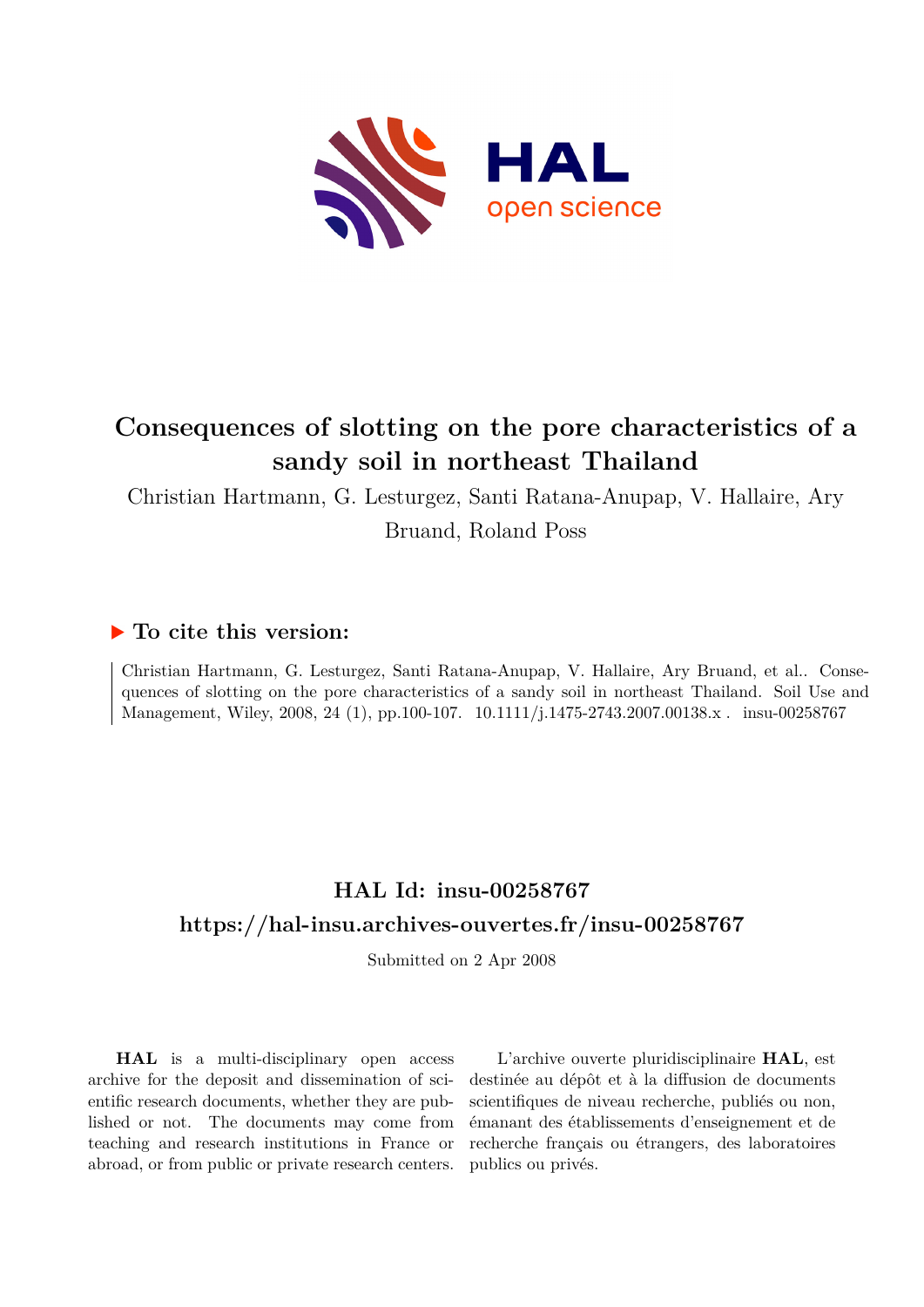# **Consequences of slotting on the pore characteristics of a sandy soil in northeast Thailand**

- *C. HARTMANN1 ,*
- *G. LESTURGEZ2 ,*
- *P. SINDHUSEN3 ,*
- *S. RATANA-ANUPAP3 ,*
- *V. HALLAIRE4 ,*
- *A. BRUAND5 &*
- *R. POSS6*

<sup>1</sup> French Research Institute for the Development (DRV-UR176 Solutions), Ecole Normale Supérieure (ENS), Laboratoire BIOEMCO, 46 rue d'Ulm, 75230 Paris Cedex 05, France, <sup>2</sup>French National Institute for Agronomical Research, Unité de Science du Sol, Route de St Cyr, 78026 Versailles, France, <sup>3</sup>Land Development Department, Office of Science for Land Development, Paholyothin Road, Chatuchak, Bangkok 10900, Thailand, <sup>4</sup>French National Institute for Agronomical Research, UMR Sol Agronomie Spatialisation, 65 route de Saint-Brieuc, 35042 Rennes Cedex, France, <sup>5</sup>Institut des Sciences de la Terre d'Orléans (UMR 6113), Université d'Orléans, CNRS, 1A Rue de la Férollerie, 45071 Orléans Cedex 2, France, and <sup>6</sup>French Research Institute for the Development (DRV-UR176 Solutions), SupAgro, 2 place Viala, 34060 Montpellier Cedex 1, France

## **Abstract**

In the sandy soils of northeast Thailand, root development is generally limited to the topsoil (0–20 cm depth) but a simple slotting intervention (20–40 cm) significantly increased the root frequency in the slotted material  $(E_{slot})$  compared with the undisturbed subsoil (E horizon). The aim of this study was to investigate the consequences of slotting on the soil structure by analysing at different scales the pore characteristics of the original soil profile and of the soil material inside the slot. These characteristics were studied using bulk density measurements, image analysis of thin sections and mercury porosimetry. Our results showed that the total porosity of the E horizon and  $E_{slot}$  material was similar when measured in 100 cm<sup>3</sup> cylinders, but that the pore size distribution had been changed by slotting. The unaltered E horizon contained mainly small pores characterized by a narrow distribution related to close packing of the sand grains, associated with some biological macropores probably with poor continuity as they did not contain roots despite their size. On average, pores were larger in the  $E<sub>slot</sub>$ material, with a broader distribution resulting from looser packing of the sand grains but with fewer biological macropores. Although slotting reduced the number of biological pores, the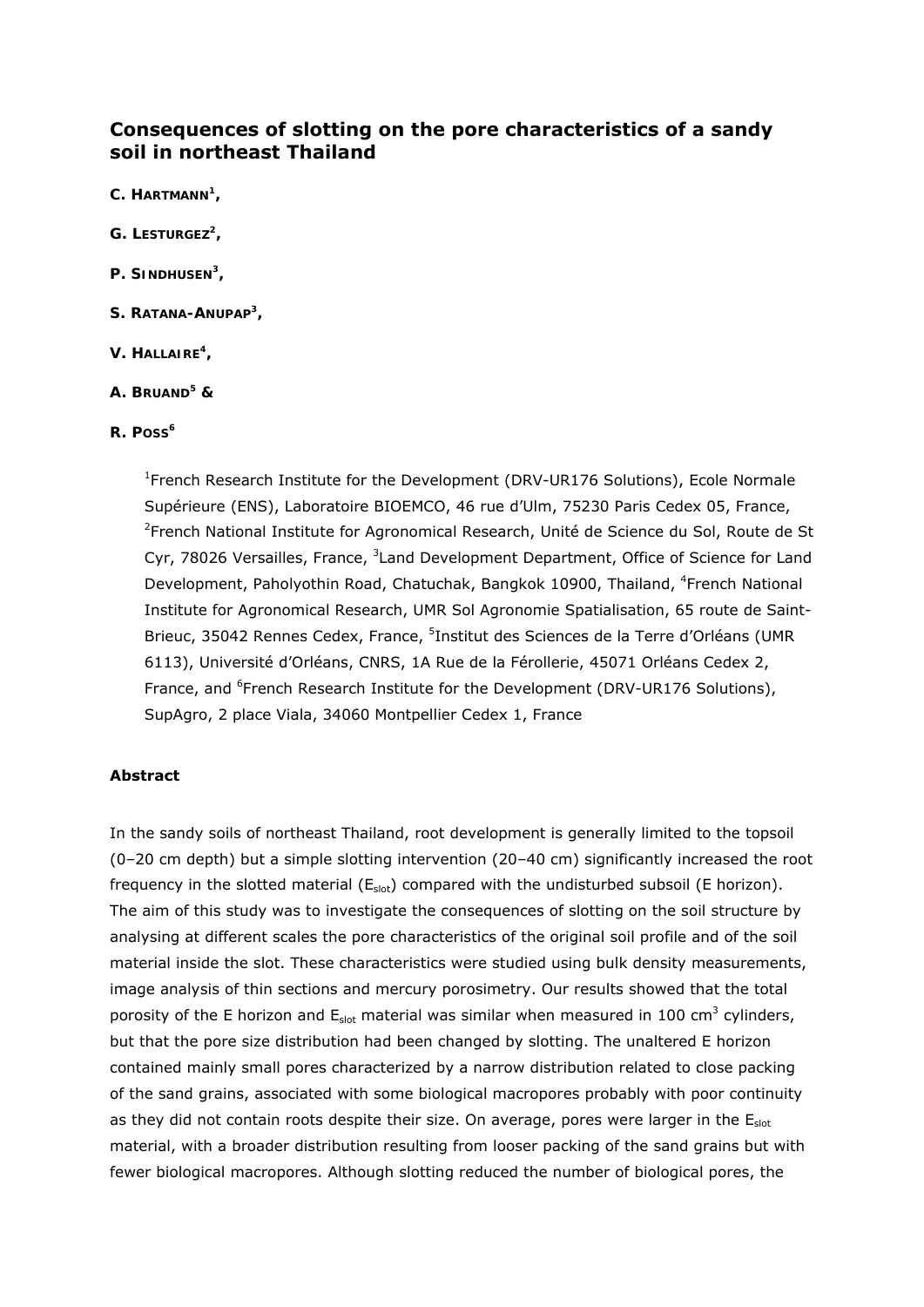looser packing appeared to be more favourable to root development than the presence of macropores in the E horizon. Finally, the comparison of the porosity in the different horizons with the porosity of the  $E<sub>slot</sub>$  material, indicated the significance of the closeness of the sand packing on root development.

### **Introduction**

Sand-dominated soils are widespread in the tropics and constitute an important economic resource for agriculture despite their inherent low fertility (FAO, 1975). They occupy a large area in the uplands of the densely populated northeast Thailand sandy plateau (Ragland & Boonpuckdee, 1987). In their pristine state, these soils supported climax forest communities originally dominated by climax *Dipterocarp* forests. About 40 years ago, they started to be extensively cleared for timber and agriculture. When used for agricultural production, their productivity has declined rapidly (Kheoruenromne *et al.*, 1998). These soils are acidic to depth (pH about 4.0 in CaCl<sub>2</sub>) with a low cation-exchange capacity (CEC < 2 cmol<sub>c</sub> kg<sup>-1</sup>) and therefore have a low nutrient supplying capacity. Roots are confined within a small soil volume hindering nutrient and water uptake when both are in limited supply in this region with erratic rainfall. Hampered root development is attributed to a compact subsoil layer (Imsamut & Boonsompoppan, 1999) highly resistant to penetration (**Bruand** *et al.*, 2004).

This situation is typical of many regions with sand soils. Subsoil compaction is an increasing problem and deep-ripping or subsoiling does not, or only temporally, improve biomass yield and rooting depth (e.g. Ouwerkerk & Raats, 1986; Kayombo & Lal, 1993; Busscher *et al.*, 2002; Munkholm *et al.*, 2005; Sinnett *et al.*, 2006). However, deep tillage restricted to a limited volume of soil seems to be a more efficient option. In South African sandy soils with subsoils highly resistant to root penetration, vertical mulching appears to be an efficient tillage technique to improve physical properties (Meyer *et al.*, 1992). For several Australian problem soils (e.g. saline clays), slotting was reported to be a promising technique to improve physical properties and root development (Jayawardane *et al.*, 1995). Slotting is the creation of narrow parallel bands of soil loosened by deep tillage. It has the additional advantage of maintaining the overall strength of the compacted layer so that tractors do not sink into the profile and initiate subsoil recompaction. The studies of Jayawardane *et al.* (1995) were confined to heavy textured soils and did not address the issue of compacted layers in sandy soils. In the sandy soils of northeast Thailand, Hartmann *et al.* (1999) showed that slotting significantly increased the rooting depth and the yield of legume/maize rotation crops. During two successive years, these authors systematically observed much greater root development in the slotted material (20–40 cm) than in the surrounding undisturbed subsoil, where no roots were found below 30 cm. *Stylosanthes*, a deep rooting legume, was able to extend roots into the B horizon below 40 cm but in contrast maize explored only the ploughed  $A<sub>p</sub>$  and the E<sub>slot</sub> material. The dramatic yield increase observed in maize after slotting during a dry year characterized by several dry spells during the growing period showed that the slotted layer retained sufficient water and nutrients to ameliorate limiting conditions.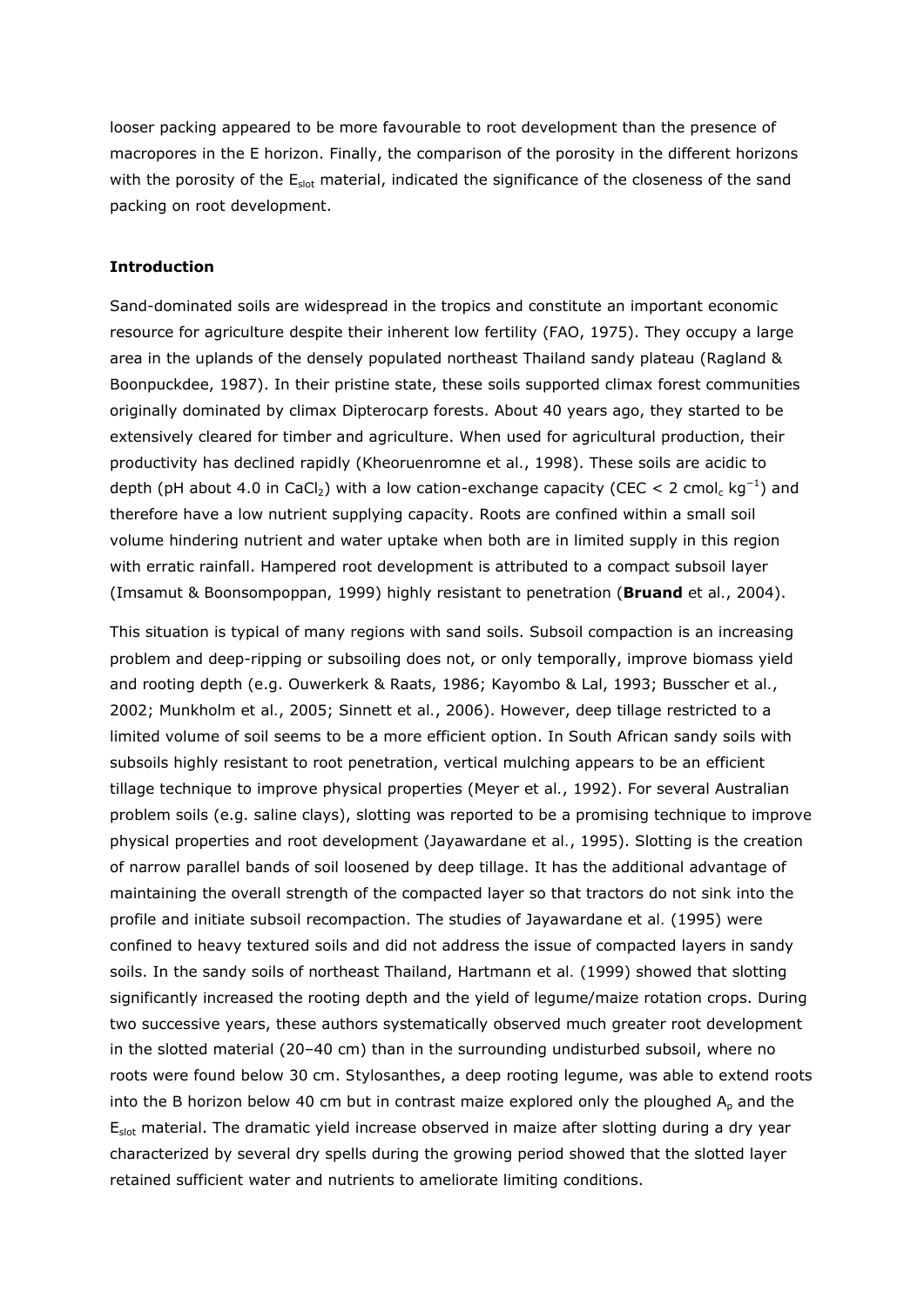Improved root development after tillage in sandy soils is generally attributed to a decrease in bulk density (Bennie & Botha, 1986) or to the existence of large voids like cracks or biopores sufficient to enable root penetration despite adverse conditions overall (Bengough & Mullins, 1990; Tardieu, 1994). However, Hartmann *et al.* (1999) did not observe any major discontinuity of the solid phase in the soil profile or any significant difference in bulk density between the slot material and the surrounding undisturbed subsoil, which could be linked with improved root development. Therefore, the effect of slotting on the structure of the subsoil remained unclear, as well as the ways in which these structural changes could affect root development. But a more efficient adaptation of the slotting technique to different sandy soils should result from an improved understanding of the relations between the characteristics of porosity in sandy soils and subsequent root development. The aim of our study reported here was to investigate the consequences of slotting on the soil structure by analysing at different scales the pore characteristics of the original soil profile and of the soil material inside the slot.

#### **Materials and methods**

### **Site characteristics and soils**

The study was conducted in northeast Thailand at the Land Development Department research station located in Joho, 15 km from Nakhon Ratchasima, Korat province (15°N, 102°E). This region covers an area of 170 000  $km^2$  that is inhabited by more than 20 million people, 80% of them farmers. Northeast Thailand has a semi-arid tropical climate with a distinct rainy season from April to October and a dry season from November to March. The average annual rainfall is 1020 mm (1971–1999) with high inter-annual variability, ranging from 599 to 1446 mm; the average temperature is 26.2 °C, ranging from 22.7 °C in December to 29.7 °C in April. The soil type at the study site is a sandy soil of the *Nam Phong* soil series (Haimsrichat *et al.*, 1993). It is classified as a loamy, siliceous, isohyperthermic Arenic Haplustalf (Soil Taxonomy) or an Arenic Acrisol (FAO classification). It was recognized as exhibiting a high resistance to root penetration in the upper subsoil (**Bruand** *et al.*, 2004). In these low organic matter soils (<1% in topsoil) with 6 months of water deficit, biological activity is low: no earthworms were found and only fungus-eating termites were regularly observed. Selected chemical and physical characteristics of the soil are presented in Table 1.

## **Experimental design and sampling**

In a field at Joho experimental station,  $6 \times 8$  m plots were randomly distributed, with five replicates of control and slotting treatments. In the control treatment, the subsoil (below 20 cm depth) was left undisturbed. In the slotted treatment, slots 9 cm in width were opened every 40 cm along the planting lines at 20–40 cm depth in the E horizon identified by **Bruand** *et al.* (2004) as the horizon with the greatest resistance to penetration (Figure 1). Slotting was done manually with a small spade at the onset of the rainy season. The  $A_p$  material (0– 20 cm depth) was first removed. Then, the E horizon was broken into fragments of  $\lt 1$  cm<sup>3</sup>in *situ* working from the top downwards with a narrow spade, resulting in a loose granular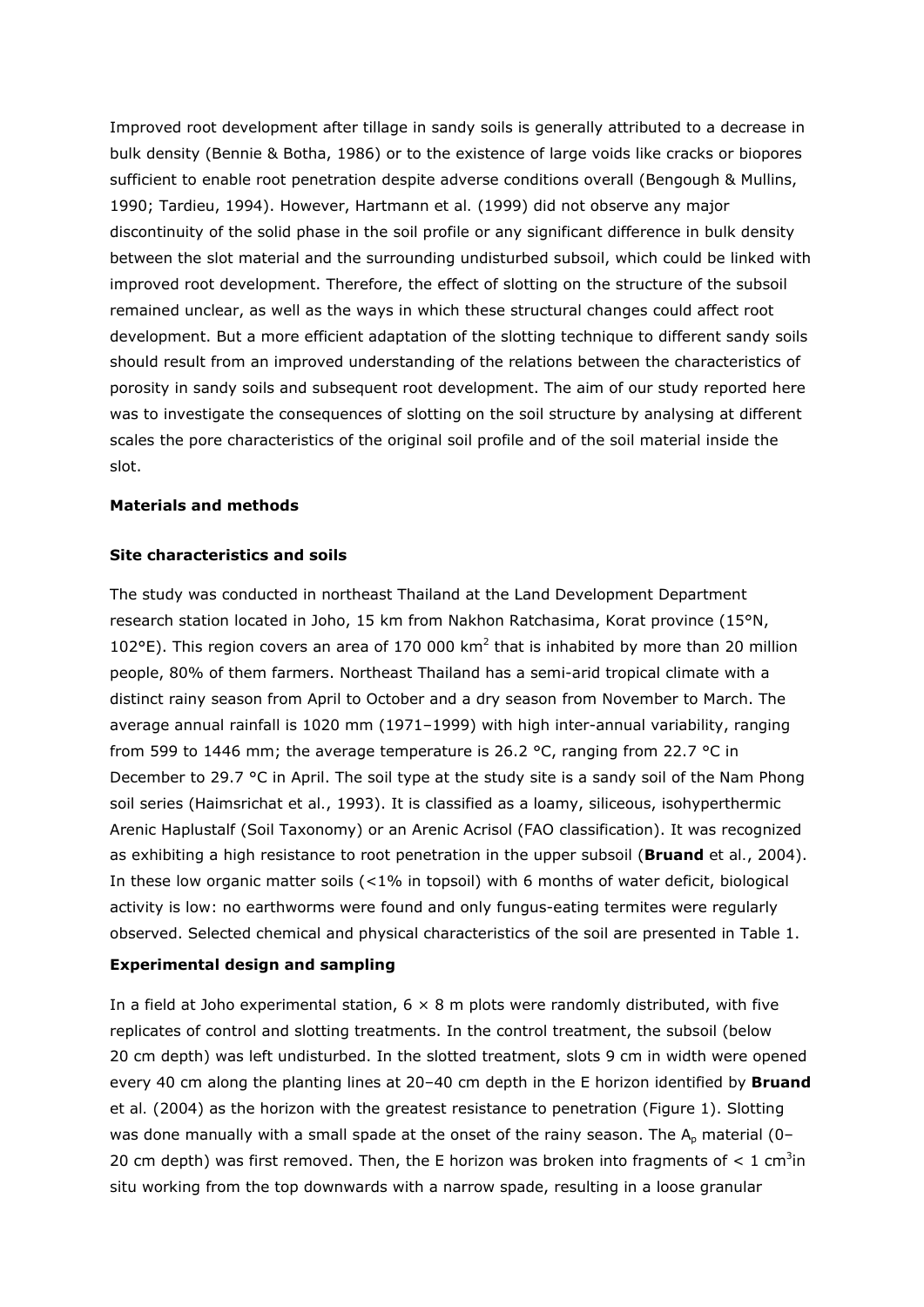material ( $E_{slot}$  material) from 20 to 40 cm below the soil surface. The  $A_p$  material was then put back, covering the slot without any mixing between topsoil and subsoil. Finally, the 0–20 cm  $A<sub>p</sub>$  of the control and the slotted treatments was disk-ploughed with a motorized cultivator. A crop rotation of a legume (*Stylosanthes*) followed by maize (*Zea mays* cv. SW 3601) was established for 2 years to assess the impact of slotting on crop performance. Rooting in the control remained confined to the topsoil (0–20 cm), but slotting resulted in a systematic and significant increase in root development: the root frequency was similar in the slotted material (20–40 cm) and in the topsoil (Hartmann *et al.*, 1999). However, the effect of slotting on plant development depended on the rainfall regime with the yield of maize and the biomass of *Stylosanthes* benefiting only in conditions of water deficit. After the second maize harvest, pits were dug in areas where both improved root development and increased yield were represented. In these areas, undisturbed samples were taken from the  $A_p$  horizon between (10 and 20 cm depth); E horizon and slot ( $E_{slot}$ ) between 25 and 35 cm depth; and  $B_t$  horizon between 40 and 50 cm depth (Figure 1).

#### **Bulk density**

Bulk density was measured in triplicate in each plot using cylinders 100 cm<sup>3</sup> in volume (BD<sub>cyl</sub>). Bulk density was also measured on small undisturbed clods 2-6 cm<sup>3</sup> in volume (BD<sub>clo</sub>) by using the kerosene method (Monnier *et al.*, 1973) with 15 replicates per layer.

#### **Pore morphology**

In each plot, undisturbed samples 12  $\times$  6  $\times$  4 cm<sup>3</sup> were collected in the A<sub>p</sub>, E, and B<sub>t</sub> horizons and in the  $E_{slot}$  material. The samples were oven-dried at 40 °C for a week and impregnated with a polyester resin diluted with styrene monomer (30% by volume) at room temperature under low vacuum (5 kPa). A hardener and a fluorescent compound (Uvitex OB at 1 g  $L^{-1}$ ; Ciba-Geigy, Hawthorne, NY, USA) were added to the resin mixture, (Hartmann *et al.*, 1992). Resin polymerization and hardening were complete after 4 weeks and polished sections (5 mm thick) were prepared for each block, for each horizon, and representative blocks were selected after binocular observations. Then, image analysis was carried out with the VISILOG<sup>®</sup> software. For each block, three pictures (7.7  $\times$  5.7 mm) were taken with a CCD camera (Tarcus CV-M300) under reflected UV light, where pore space appears bright on a dark background. Each individual image was digitized in a rectangular grid of 768  $\times$  576 pixels, with a spectral resolution of 256 grey levels and a spatial resolution of 10 μm per pixel. Grey level images were then thresholded into binary images.

For each binary image, we first established the porosity spectrum that gives the proportion of voids according to pore equivalent size (*S*e in μm) (Kribaa *et al.*, 2001). The process was a progressive pore infilling with hexagonal structuring elements of increasing size, using the 'opening' morphology mathematical operation (Serra, 1982). The porosity spectrum was used to determine the modal size  $(S_{e,m})$  that corresponds to the maximum of the pore size distribution curve. Then, we determined the pore shape (Lamandé*et al.*, 2003; Fox *et al.*, 2004; Lima *et al.*, 2006) using the elongation index (EI) defined as: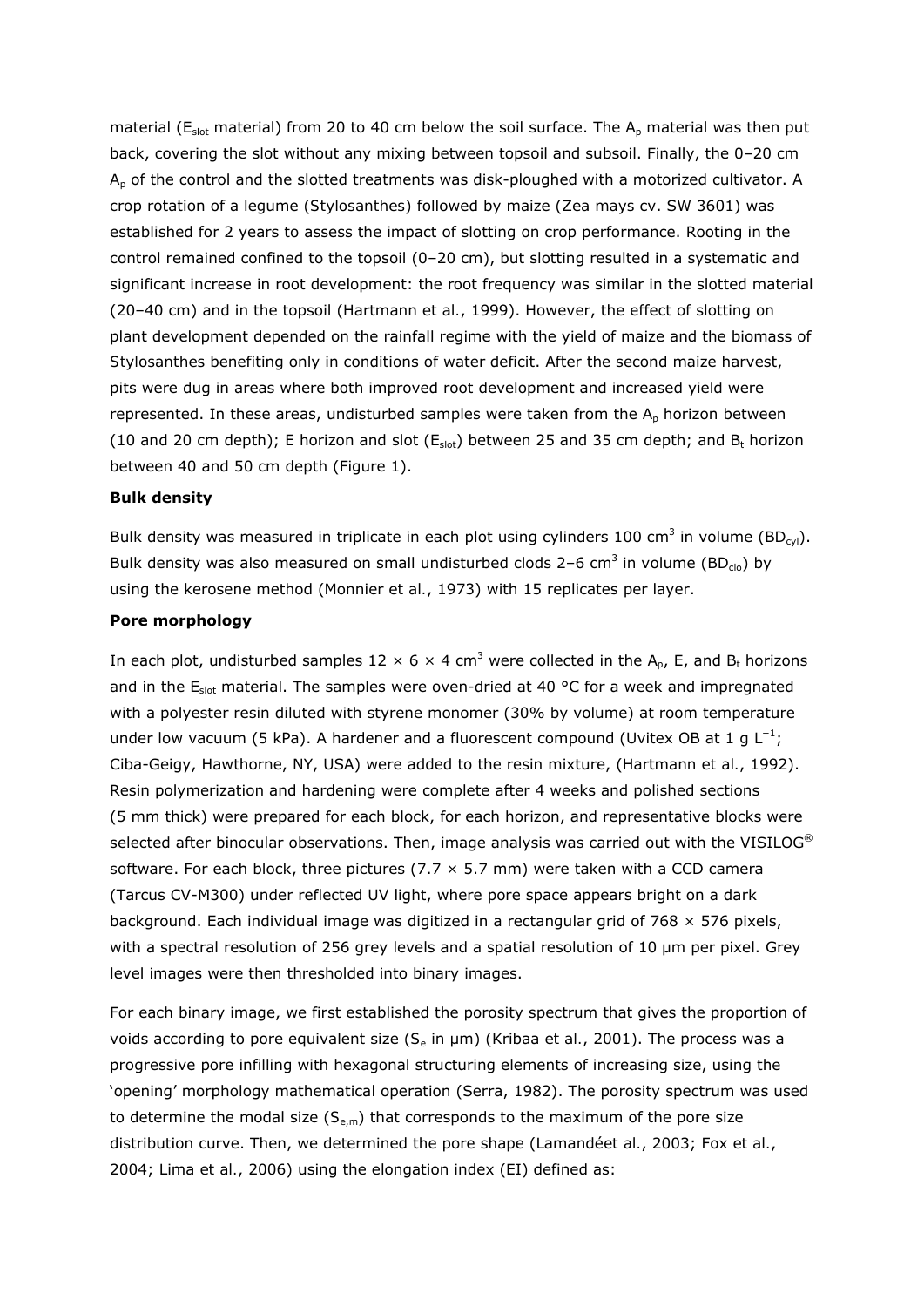$$
EI = P^2/4 \times \pi \times SA
$$

where *P* is the perimeter of the pore and SA the surface area of the pore.

Three shape classes were determined: rounded, irregular and digitate pores (Bullock *et al.*, 1985) with EI < 5;  $5 < E$ I < 15; and EI > 15, respectively. Only pores larger than 30  $\mu$ m were processed.

### **Mercury porosimetry**

Mercury (Hg) intrusion was performed with a porosimeter (Micromeritics 9320, Norcross, GA, USA) operating at pressures between 4 and 2000 kPa, enabling the study of pore-size distributions with equivalent diameters (*D*e) ranging from 360 to 0.006 μm. Small clods (about 1 cm<sup>3</sup> in volume) from all of the horizons were selected and dried at 105 °C for 24 h before Hg intrusion. Three clods were studied from each horizon. In these soils consisting mainly of rigid quartz grains and limited amount of clay, three classes of pores namely A, B and C were identified and interpreted, respectively, as pores resulting from the arrangement of the sand particles alone, pores within the clusters of coarse silt material present between the sand particles, and pores resulting from the packing of the clay particles within clay coatings on sand particles (Coulon & **Bruand**, 1989; Fiès & **Bruand**, 1998).

#### **Results and discussion**

#### **Bulk density and macroporosity**

Our results showed a smaller  $BD_{cyl}$  and  $BD_{clod}$  in the  $A_p$  horizon than in the E horizon and no significant difference between the E and  $B_t$  horizon (Table 2). Because of the small difference in particle size distribution between the three horizons (Table 1), the smaller BD<sub>cvl</sub> and BD<sub>clod</sub> recorded in the A<sub>p</sub> horizon was attributed to tillage effects (Coulon & Bruand, 1989). Table 2 shows that the E and  $B_t$  horizons had similar total porosity measured with cylinders (39%) using a particle density of 2.65 t m<sup>-3</sup>) and there were small differences between BD<sub>cyl</sub> and BD<sub>clod</sub> (0.016 t m<sup>-3</sup>). On the same experimental plots, Lesturgez *et al.* (2004), found in the E and B<sub>t</sub> horizon a low density of macropores (65 m<sup>-2</sup>) consisting of termite galleries of < 5 mm diameter. These macropores have only a limited probability of occurrence when sampled by the cylinders (100 cm<sup>3</sup> in volume) and their occurrence within the clods (some cm<sup>3</sup> in volume) would have been rare. Therefore, in the  $A_p$  horizon, the macropores responsible for the difference between  $BD_{cyl}$  and  $BD_{clod}$  were most likely due to tillage whereas in the E and  $B_t$ horizons they were most likely due to biological activity (termites).

#### **Porosity differences resulting from sand grain packing in the undisturbed soil profile**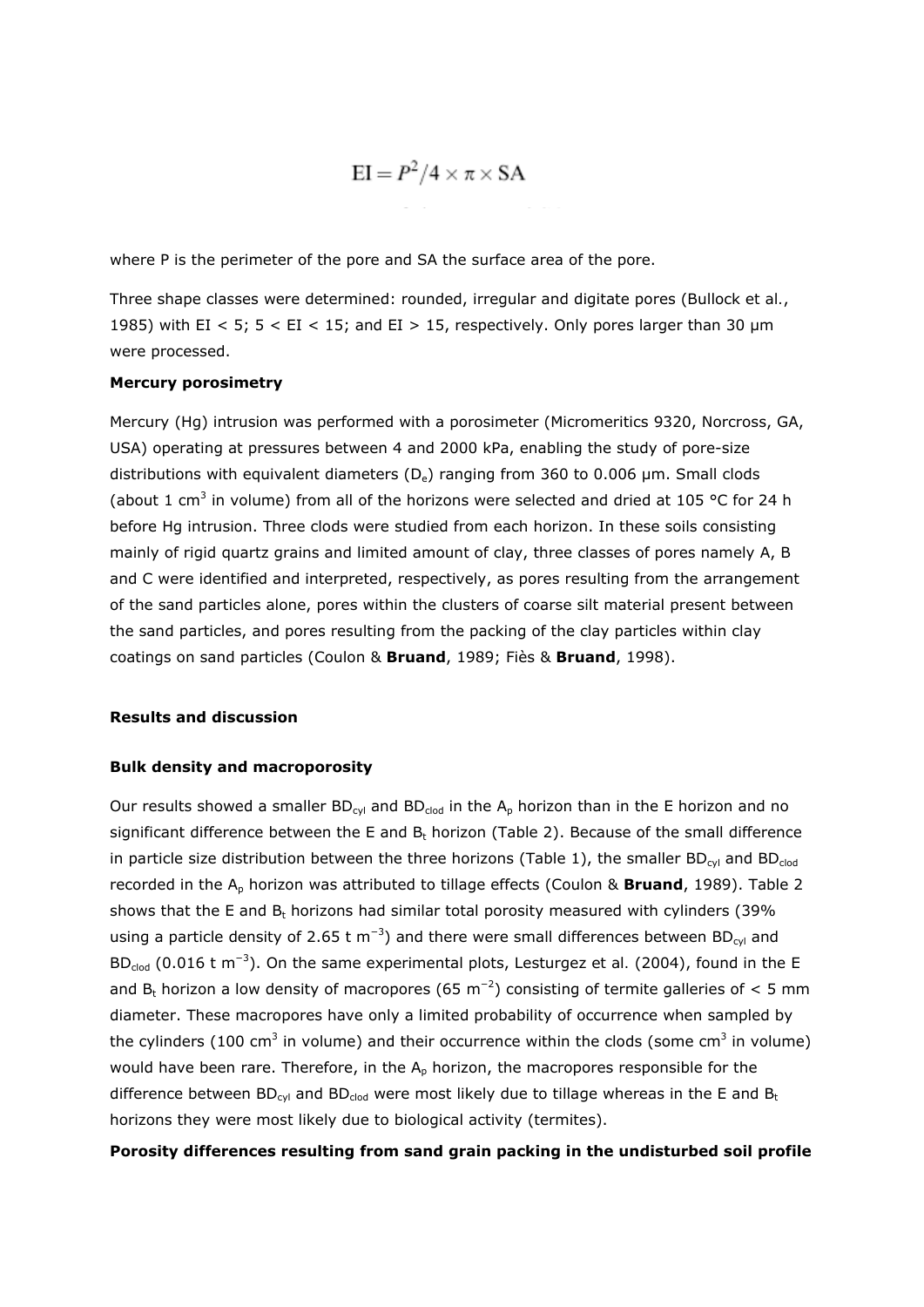According to Coulon & **Bruand** (1989), the porosity measured within the clods can mainly be related to that resulting from sand grain packing. Thus, the similar  $BD_{c|od}$  recorded for the E and  $B_t$  horizons could result from similar compact packing with a resulting low porosity of 33%. On the polished sections, magnification was selected to observe only the large pores resulting from the sand packing. The porosity was 11.8, 13.8 and 24.0% in the  $A_{p}$ , E and  $B_{t}$ horizons, respectively (Figure 2). In the three horizons, the pore size (*Se*) distribution was unimodal (Figure 3) with slight differences with respect to the width of the peak: narrow for Ap and E horizons (*S*e from 70 to 130 μm and 30 to 170 μm, respectively), and larger for the Bt horizon (*S*e from 70 to 320 μm). Indeed, the main difference between horizons was in the occurrence of the largest pores: the  $A_p$  and  $B_t$  horizons showed pores with  $S_e$  up to 450 and 800 μm, respectively, while not a single pore with *S*e > 170 μm was observed in the E horizon. Therefore, despite similar pore volume measured on clods in E and  $B_t$ , pore size distribution differed significantly, suggesting a difference in sand packing.

Shape of the pores observed on polished blocks (Figure 3) can provide information on the origin or functionality of the pores. Digitate pores are often associated with the packing of aggregates or sand grains and therefore are usually connected in 3D (Bullock *et al.*, 1985; Pagliai *et al.*, 1998). In contrast, round pores are generally associated with compacted situations and with low connectivity when biological activity is absent as it is the case in our plots (Fox *et al.*, 2004; Lima *et al.*, 2006). Digitate pores were nearly absent in the A<sub>p</sub> and E horizon (<1% of the thin section surface) and exceeded half of the total porosity in the  $B_t$ horizon (14.8% of the surface). In the E horizon, more than half of total porosity consisted of round pores compared with less in the A and B horizons (8.3% compared with 6.3 and 6.0% of the surface, respectively). Moreover, the rounded pores were only small (Figure 3). Therefore, the E horizon was characterized by the absence of preferential pathway for root development and most of the pores were probably the result of compact sand grain packing.

Analysis of the Hg intrusion curves (Table 3) showed that the total pore volume ( $V_{p,m}$ ) ranged from 0.162 to 0.224 cm<sup>3</sup> g<sup>-1</sup>, corresponding to the E and A<sub>p</sub> horizons, respectively. In all layers, the pores of class A resulting from sand grain packing corresponded to 83–85% of  $V_{p,m}$ , but the size distribution was different with  $D_{e,A}$  equal to 55, 28, and 53 µm for the A<sub>p</sub>, E and  $B_t$  horizons, respectively. This result confirmed the close packing of sand grains in the E horizon observed on thin sections. Fiès & **Bruand** (1990) showed that the pores were accessible to Hg for a value of  $D_e$  that was several times smaller than the average size of the pores measured by image analysis. Thus, the pores of class A identified by Hg porosimetry corresponded to the pores with  $S_{e,m}$  = 90, 70 and 170 µm on polished sections in the A<sub>p</sub>, E and  $B_t$  horizons, respectively (Figure 3).

The results obtained on samples of clod size or smaller, with methods based on different principles, are consistent. These results show that, despite a similar sandy texture, the three horizons exhibit large differences in pores characteristics. As expected, the  $A<sub>p</sub>$  horizon had the largest pore volume and pore size due to tillage operations. The lower porosity of the E horizons was characterized by the absence of large or digitate pores. Large pores generally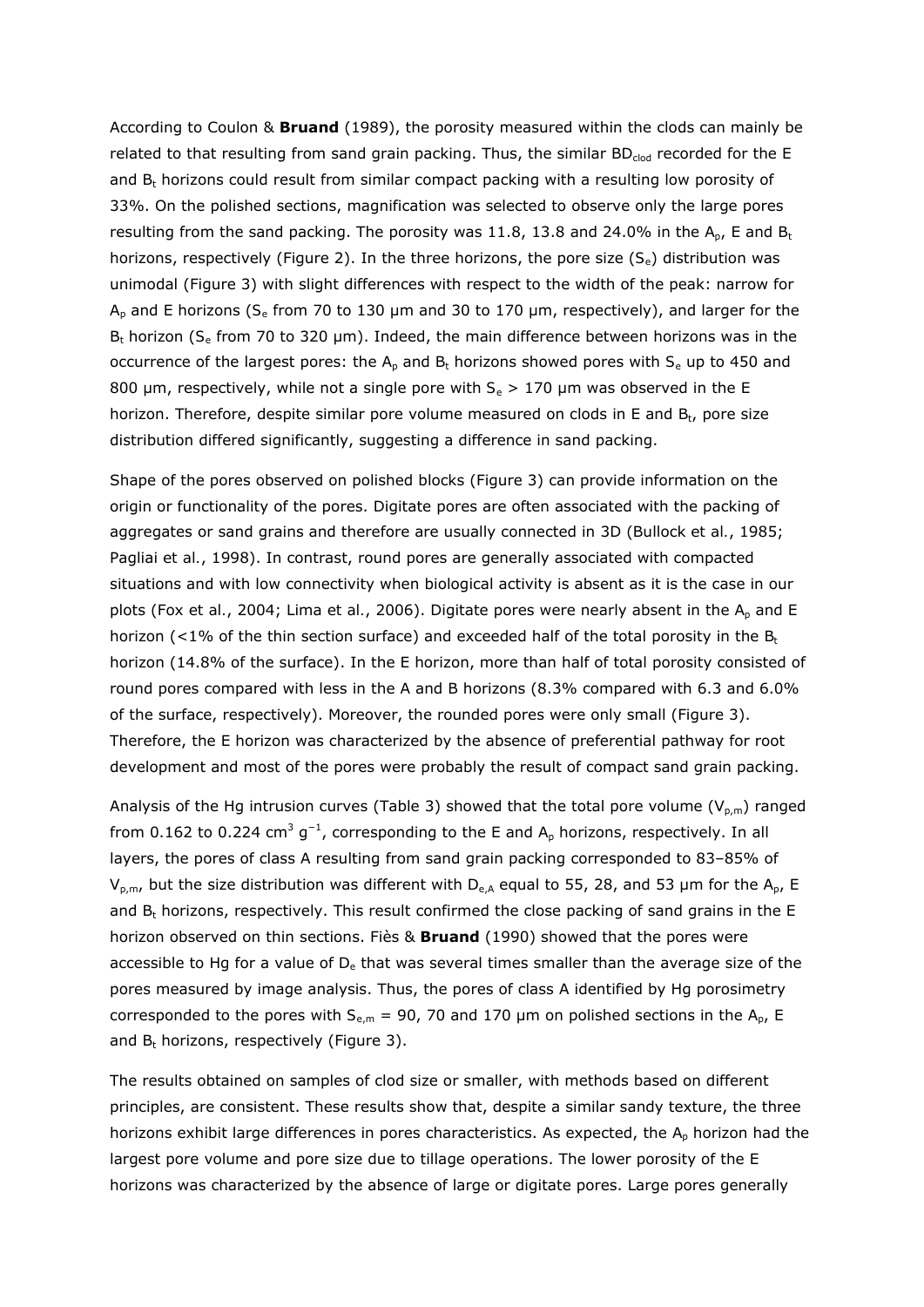occupy only a limited volume but they are the most important for water transfer (Hallaire & Curmi, 1994; Lima *et al.*, 2006) and root development (Doussan *et al.*, 2003; Pagliai *et al.*, 2004). In the absence of these large pores, the pore volume of the E horizon seemed to result from the packing of sand grains. Moreover, this packing seemed to be particularly close and homogeneous. Therefore, the E horizon acted as a physical barrier hampering root development mainly because of absence of any discontinuities in the solid phase and the unfavourable pore size distribution.

#### **Porosity of the soil material in the slot**

The results presented in Table 2 show that compared with the E horizon, the  $E_{slot}$  material had similar BD<sub>cyl</sub> but higher BD<sub>clod</sub>. The higher porosity of  $E_{slot}$  at clod size was confirmed on polished sections with a total porosity of 23.3% compared with 13.8% in the E horizon. Pores in the slotted material were characterized by a broad distribution of dimensions with  $S<sub>e</sub>$  mainly between 50 and 350  $\mu$ m ( $S_{e,m}$  = 110  $\mu$ m) associated with several pores with 350 < *S*e< 800 μm, with the neighbouring E horizon having a narrow distribution of small pores with *S*e < 110 μm (Figure 3). Compared with the E horizon, the slot material was also characterized by a dramatic increase in the shape index (Figure 2). Large digitate pores represented approximately one-third of total porosity measured on polished blocks in the  $E_{slot}$ (6.8% of the total surface), while they were nearly absent  $($  < 1%) in the E horizon. These results show that slotting created large discontinuities which had high connectivity as indicated by their high digitate shape. Consequently, these discontinuities provide the preferential pathways used by roots to develop in the slot material. Investigation with Hg injection showed that  $V_{p,m}$  in the E<sub>slot</sub> material (0.202 cm<sup>3</sup> g<sup>-1</sup>) was greater than in the E horizon (0.162 cm<sup>3</sup> g<sup>-1</sup>) due to a higher  $V_{p, A}$  (0.175 compared with 0.135 cm<sup>3</sup> g<sup>-1</sup>),  $V_{p, B}$  and  $V_{\text{p},\text{C}}$  being similar. Therefore, this method confirmed that the increase in porosity was associated with a broader size distribution of large pores approx. > 30 μm. In a soil consisting mainly (Figure 4) of regularly packed rigid quartz grains, our results indicate that slotting resulted in the formation of larger digitate pores suggestive of locally loose packing of sand grains as identified on the binary images of the polished sections (Figure 5). Despite this looser and irregular packing at the scale of sand grains, the BD<sub>cvl</sub> in the  $E_{slot}$  material was not greater than in the E horizon. This is most probably because: (i) the density loosened soil was likely to be locally increased ahead of the cutting ring of the cylinder and (ii) the biological pores (termite galleries) were partly destroyed during slotting and this volume was replaced by the porosity resulting from looser packing of sand grains. Despite similar total pore volume at cylinder scale (100 cm<sup>3</sup>), pore size distribution and sand packing were different in the E horizon and Eslot.

In our experiment, slotting was hand-made to avoid topsoil and subsoil mixing and to enable the description of the relations between changes in physical soil characteristics and root development. But in farm fields, only mechanical slotting would be technically and economically feasible; moreover it would also have the advantage of incorporating material with higher organic matter content to the unfertile subsoil, probably increasing the positive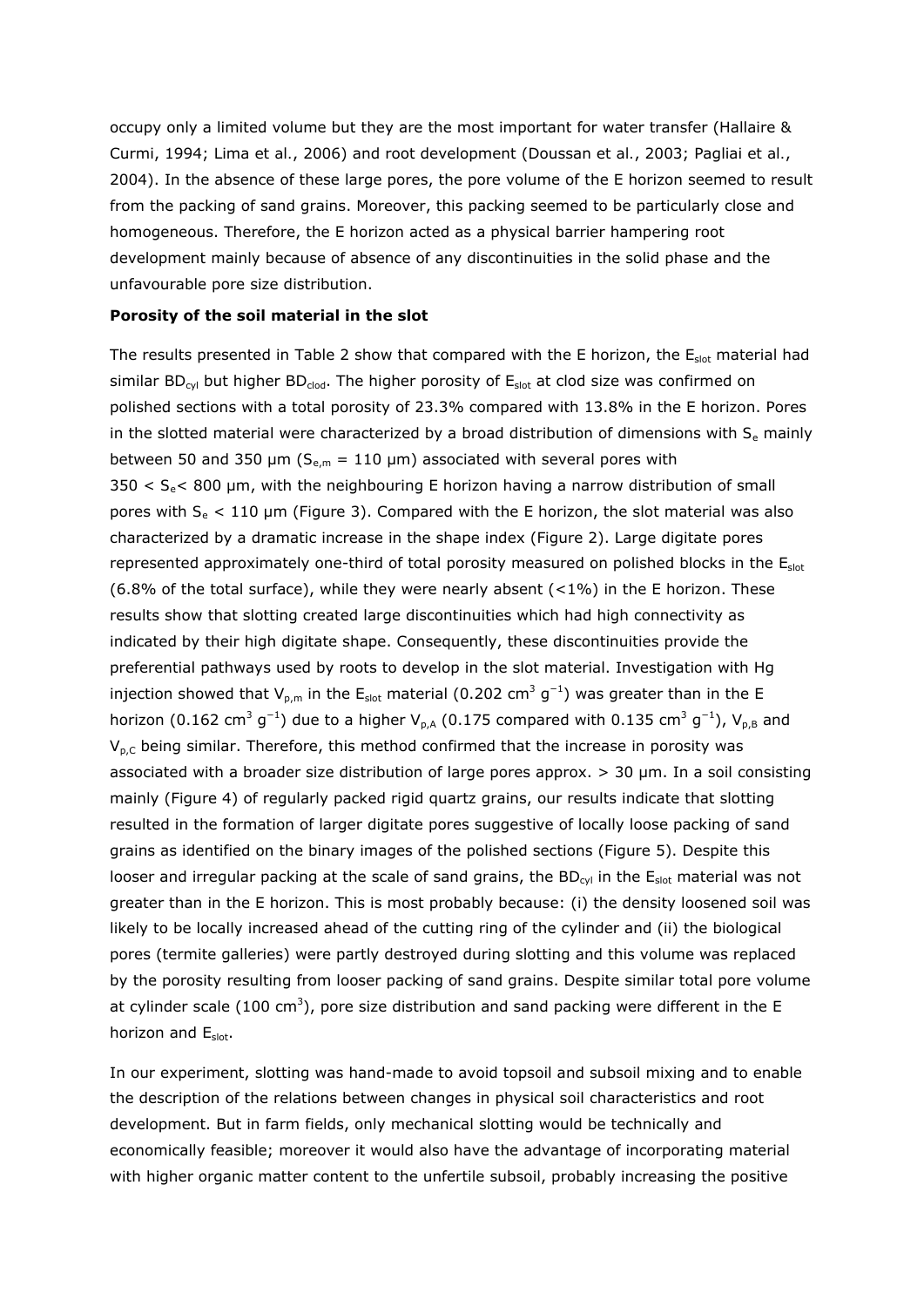effect of slotting on plant yield. Jayawardane *et al.* (1995) presented different equipment for slotting clayey soils which could be adapted to sandy soils. They suggested that the optimum slot configuration (width, depth and spacing) should depend on soil and crop types. But a width of approximately 10 cm seems optimal for very different soil types, as it was successfully used in clayey soils (Heilman & Gonzalez, 1973; Farina & Channon, 1988; Blackwell *et al.*, 1989) and sandy soils (Hartmann *et al.*, 1999). Therefore, only slotting depth and spacing should be adapted to different soil and plant type. Slotting depth should be related (i) to the maximum depth to which root can develop and (ii) to the volume needed to supply enough water and mineral elements and ameliorate limiting conditions compared with control. On the other hand, slotting spacing must be adapted to the distance between planting rows and to the ability of roots to develop laterally and explore several slots simultaneously. The very limited recompaction observed in our experiment was attributed to (i) fast root development after slotting, which stabilized the large digitate pores and (ii) to the high friction between grains in subsoil layers, which avoided natural collapse. To maintain the loose structure over the long term, and thus to limit the need of regular slotting, organic matter incorporation (stabilizing large digitate pores) or the use of a V-shape slot (increase the friction between sand grains and walls of the slot) as described by Kirby & Blackwell (1989) are possible options.

#### **Conclusion**

Our results show that in the sandy soils studied, similar bulk density measured with cylinders can result from different packing states having various potential for root development. The E horizon was characterized by the presence of a majority of small pores with a narrow size distribution resulting from dense and regular packing of rigid sand grains with only a few poorly connected large pores resulting from biological activity (termites). Compared with the E horizon, in the  $E_{slot}$  material pores with a larger size distribution and digitate shape occupied a significantly greater volume; in contrast, the biological galleries occupied a smaller volume in the slotted soil. After slotting no pore was observed during profile observations, but the close packing of the E horizon had been loosened. Because roots were located in the  $E<sub>slot</sub>$ material (Hartmann *et al.*, 1999) and not in the neighbouring E horizon, the looser packing of sand grains appeared to be more favourable to root development than the presence of a few biological galleries. Comparison of the porosity of the  $E_{slot}$  material with the porosity in the different horizons suggests that the extent of root development in a sand-dominated soil is mainly related to the closeness of packing of the sand grains.

#### **Acknowledgements**

This work formed part of the research program funded by the Department of Technical and Economic Co-operation (DTEC), funded and operated in Thailand by the Thai Land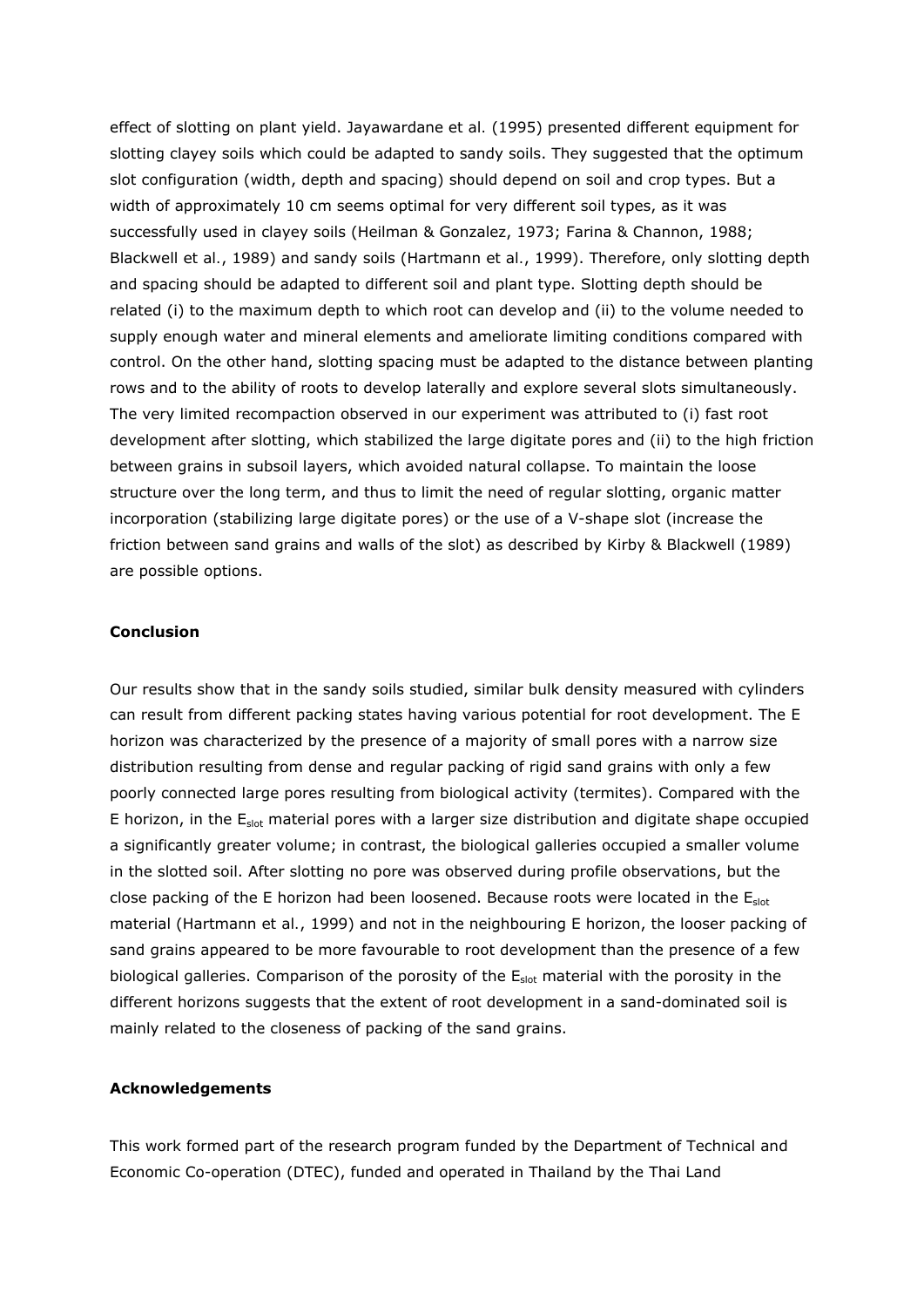Development Department (LDD) and the French Research Institute for the Development (IRD) under the approval of the National Research Council of Thailand (NRCT). This work also received financial support from the Department '*Soutien et Formation*' (DSF) from IRD and the technical assistance from several colleagues from the French National Institute for Agronomical Research (INRA).

#### **References**

Bengough, A.G. & Mullins, C.E. 1990. Mechanical impedance to root growth – a review of experimental techniques and root growth responses. *Journal of Soil Science*, **41**, 341–358.

Bennie, A.T.P. & Botha, F.J.P. 1986. Effect of deep tillage and controlled traffic on root growth, water-use efficiency and yield of irrigated maize and wheat. *Soil & Tillage Research*, **7**, 85–95.

Blackwell, J., Horn, H., Jayawardane, N.S., White, R. & Blackwell, P.S. 1989. Vertical stress distribution under tractor wheeling in a partially deep loosened Typic Paleustalf. *Soil & Tillage Research*, **13**, 1–12.

**Bruand**, A. & Prost, R. 1987. Effect of water content on the fabric of a soil material: an experimental approach. *Journal of Soil Science*, **38**, 461–472.

**Bruand**, A., Hartmann, C., Ratana-Anupap, S., Sindhusen, P., Poss, R. & Hardy, M. 2004. Composition, fabric, and porosity of an Arenic Haplustalf in northeast Thailand: relation to penetration resistance. *Soil Science Society of America Journal*, **68**, 185–193.

Bullock, P., Fedoroff, N., Jongerius, A., Stoops, G. & Tursima, T. 1985. *Handbook for soil thin section description*. Waine Research Publications, Wolverhampton

Busscher, W.J., Bauer, P.J. & Frederick, J.R. 2002. Recompaction of a coastal loamy sand after deep tillage as a function of subsequent cumulative rainfall. *Soil & Tillage Research*, **68**, 49–57.

Coulon, E. & **Bruand**, A. 1989. Effects of compaction on the pore space geometry in sandy soils. *Soil & Tillage Research*, **15**, 137–152.

Doussan, C., Pagès, L. & Pierret, A. 2003. Soil exploration and resource acquisition by plant roots: an architectural and modelling point of view. *Agronomie*, **23**, 419–431.

FAO (ed.) 1975. *Sandy Soils (Report of the FAO/UNDP seminar on reclamation and management of sandy soils in the Near east and north Africa, held in Nicosia, 3–8 December 1973)*. FAO Soils Bulletin 25. FAO, Rome, Italy

Farina, M.P.W. & Channon, P. 1988. Acid-subsoil amelioration: I.A comparison of several mechanical procedures. *Soil Science Society of America Journal*, **52**, 169–175.

Fiès, J.C. & **Bruand**, A. 1990. Textural porosity analysis of a silty clay soil using pore volume balance estimation, mercury porosimetry and quantified backscattered electron scanning image (BESI). *Geoderma*, **47**, 209–219.

Fiès, J.C. & **Bruand**, A. 1998. Particle-size distribution and organisation of the textural porosity: study of clay-silt-sand mixtures. *European Journal of Soil Science*, **49**, 557–567.

Fox, D.M., Bryan, R.B. & Fox, C.A. 2004. Changes in pore characteristics with depth for structural crusts. *Geoderma*, **120**, 109–120.

Haimsrichat, P., Boonsompoppan, B. & Trisuwan, N. 1993. *Characterization of soil series established in the northeastern region and their interpretation for uses, 314*. Soil Survey and Classification Division, LDD, Ministry of Agriculture and Cooperation, Thailand

Hallaire, V. & Curmi, P. 1994. Image analysis of pore space morphology characterization in soil sections, in relation to water movement. In: *Soil micromorphology: studies in management and genesis. Proceedings of the IX International Working Meeting on Soil Micromorphology* (eds A.J. Ringrose-Voase & G.S. Humphreys), *Developments in Soil Science*, **Vol. 22**, pp. 559–567. Elsevier, Amsterdam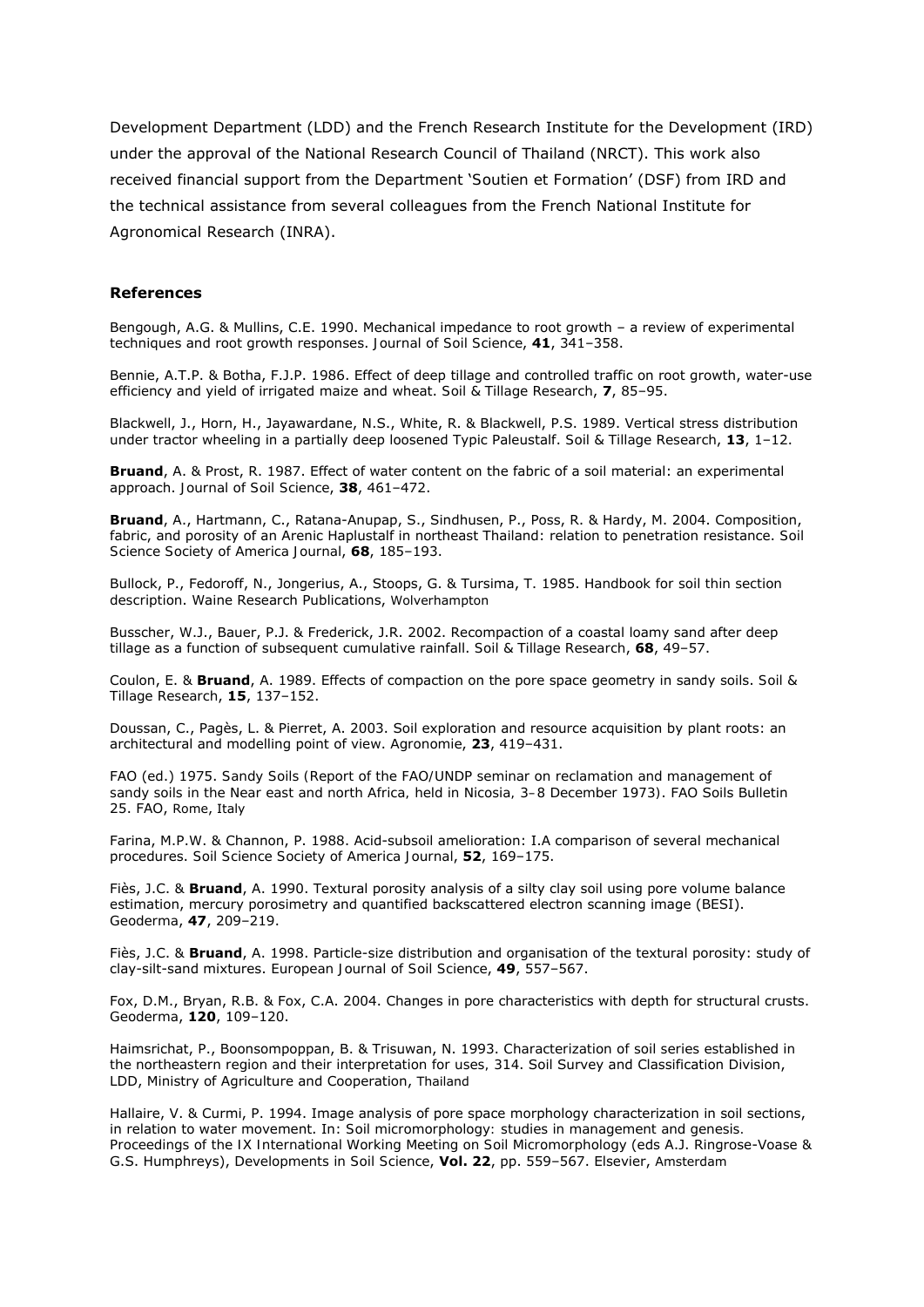Hartmann, C., Tessier, D. & Wilding, L.P. 1992. Simultaneous use of transmitted and incident ultraviolet light in describing soil microfabrics. *Soil Science Society of America Journal*, **56**, 1867–1870.

Hartmann, C., Poss, R. & Singhatat, V. 1999. Soil compaction and plant growth in Northeast Thailand: the case of the Nam Phong soil series. In: *Natural resource management issues in the Korat Basin of northeast Thailand* (eds S.P. Kam, C.T. Hoanh, G. Trébuil & B. Hardy). *An overview*, pp. 157–162. IRRI, Khon Kaen, Thailand

Heilman, M.D. & Gonzalez, C.L. 1973. Effect of narrow trenching in harlingen clay soil on plant growth, rooting depth, and salinity. *Agronomy Journal*, **65**, 816–819.

Imsamut, S. & Boonsompoppan, B. 1999. *Established soil series in the northeast of Thailand. Reclassified according soil taxonomy 1998*. Department of Land Development, Bangkok, Thailand

Jayawardane, N.S., Blackwell, J., Kirchhof, G. & Muirhead, W.A. 1995. Slotting – a deep tillage technique for ameliorating sodic, acid and other degraded subsoils and land treatment of waste. In: *Subsoil management techniques. Advances in soil science* (eds N.S. Jayawardane & B.A. Stewart), pp. 109–146.

Kayombo, B. & Lal, R. 1993. Tillage systems and soil compaction in Africa. *Soil & Tillage Research*, **27**, 35–72.

Kheoruenromne, I., Suddhiprakarn, A. & Kanghae, P. 1998. Properties, environment and fertility capability of sandy soils in northeast Plateau, Thailand. *The Kasetsart Journal of Natural Sciences*, **32**, 355–373.

Kirby, J.M. & Blackwell, P.S. 1989. Design of slots to resist wheel track compaction. *Soil Technology*, **2**, 147–161.

Kribaa, M., Hallaire, V., Curmi, P. & Lahmar, R. 2001. Effects of various cultivation methods on the structure and hydraulic properties of a soil in a semi-arid climate. *Soil & Tillage Research*, **60**, 45–53.

Lamandé, M., Hallaire, V., Curmi, P., Peres, G. & Cluzeau, D. 2003. Changes of pore morphology, infiltration and earthworm community in a loamy soil under different agricultural managements. *Catena*, **54**, 637–649.

Lesturgez, G., Poss, R., Hartmann, C., Bourdon, E., Noble, A. & Ratana-Anupap, S. 2004. Roots of *stylosanthes* hamata create macropores in the compact layer of a sandy soil. *Plant and Soil*, **260**, 101– 109.

Lima, H.V., Silva, A.P., Santos, M.C., Cooper, M. & Romero, R.E. 2006. Micromorphology and image analysis of a hardsetting ultisol (Argissolo) in the state of Ceara (Brazil). *Geoderma*, **132**, 416–426.

Meyer, J.H., Van Antwerpen, R., Henry, P.C. & Leibbrandt, N. 1992. Improved cane yields from vertical mulching under rainfed and irrigated cane conditions. *The South African Sugar Technologists' Association*, 89–94.

Monnier, G., Stengel, P. & Fiès, J.C. 1973. Une méthode de mesure de la densité apparente de petits agglomérats terreux: application à l'analyse des systèmes de porosité du sol. *Annales Agronomiques*, **24**, 533–545.

Munkholm, L.J., Schjonning, P., Jorgensen, M.H. & Thorup-Kristensen, K. 2005. Mitigation of subsoil recompaction by light traffic and on-land ploughing II. *Root and yield response. Soil & Tillage Research*, **80**, 159–170.

Ouwerkerk, C.V. & Raats, P.A.C. 1986. Experiences with deep tillage in the Netherlands. *Soil & Tillage Research*, **7**, 273–283.

Pagliai, M., Rousseva, S., Vignozzi, N., Piovanelli, C. & Pellegrini, S. 1998. Tillage impact on soil quality: 1. Soil porosity and related physical properties. *Italian Journal of Agronomy*, **2**, 11–20.

Pagliai, M., Vignozzi, N. & Pellegrini, S. 2004. Soil structure and the effect of management practices. *Soil & Tillage Research*, **79**, 131–143.

Ragland, J. & Boonpuckdee, L. 1987. Fertilizer responses in northeast Thailand: 1. Literature review and rationale. *Thai Journal of Soils and Fertilizers*, **9**, 65–79.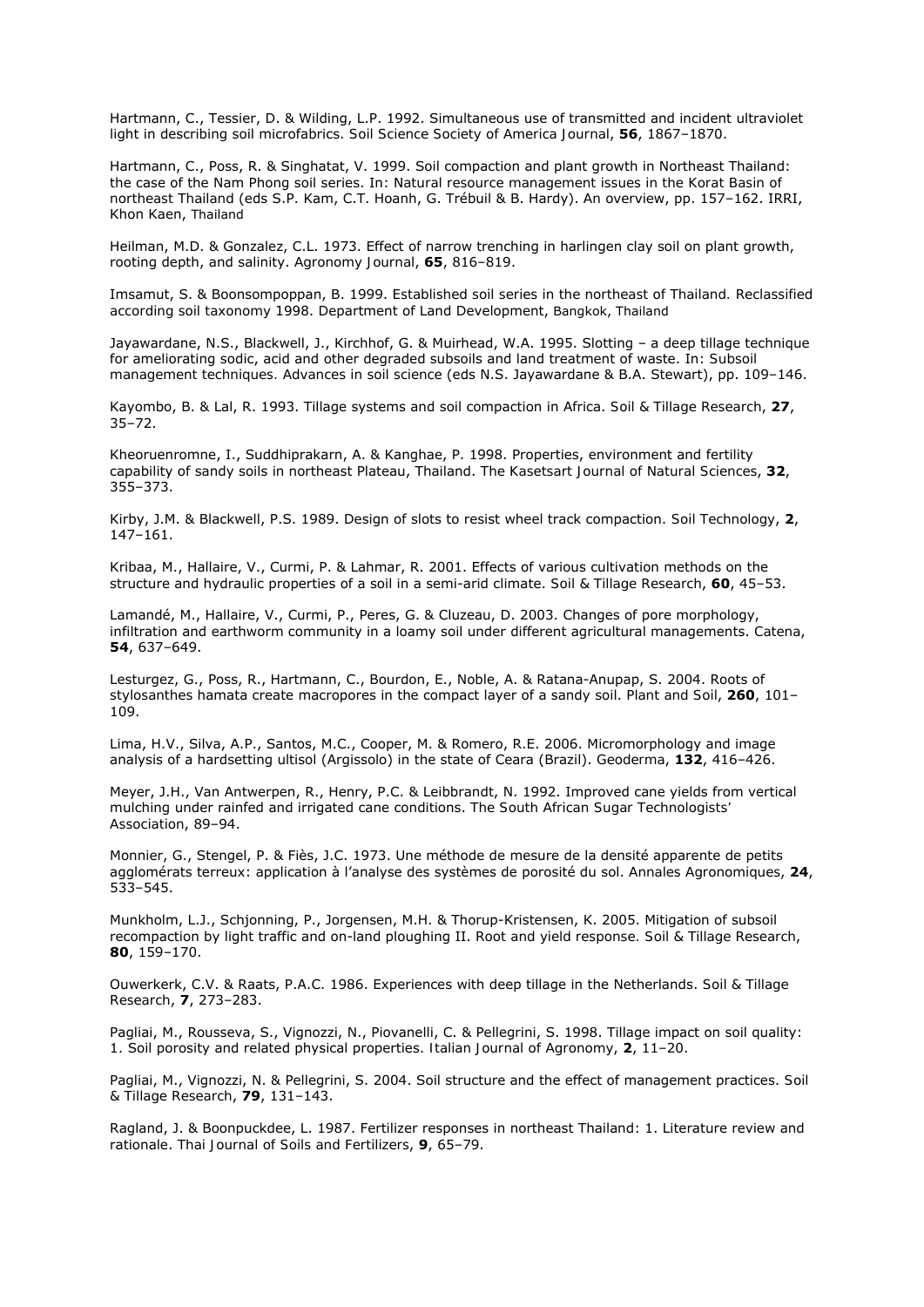Serra, J. 1982. *Image analysis and mathematical morphology*. Academic Press, London

Sinnett, D., Poole, J. & Hutchings, T.R. 2006. The efficacy of three techniques to alleviate soil compaction at a restored sand and gravel quarry. *Soil Use and Management*, **22**, 362–371.

Tardieu, F. 1994. Growth and functioning of roots and of root systems subjected to soil compaction – towards a system with multiple signalling. *Soil & Tillage Research*, **30**, 217–243.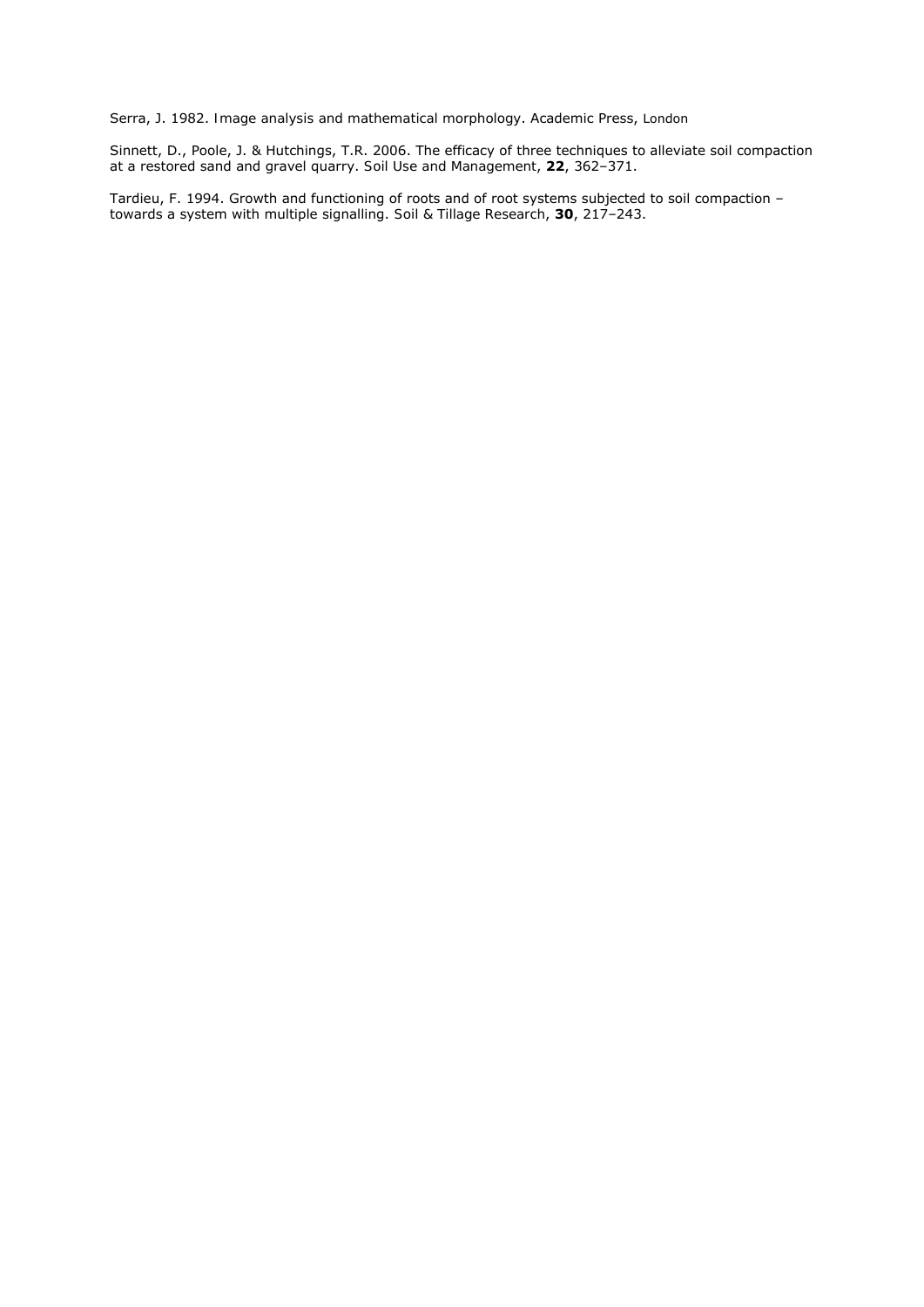# **Tables & Images**



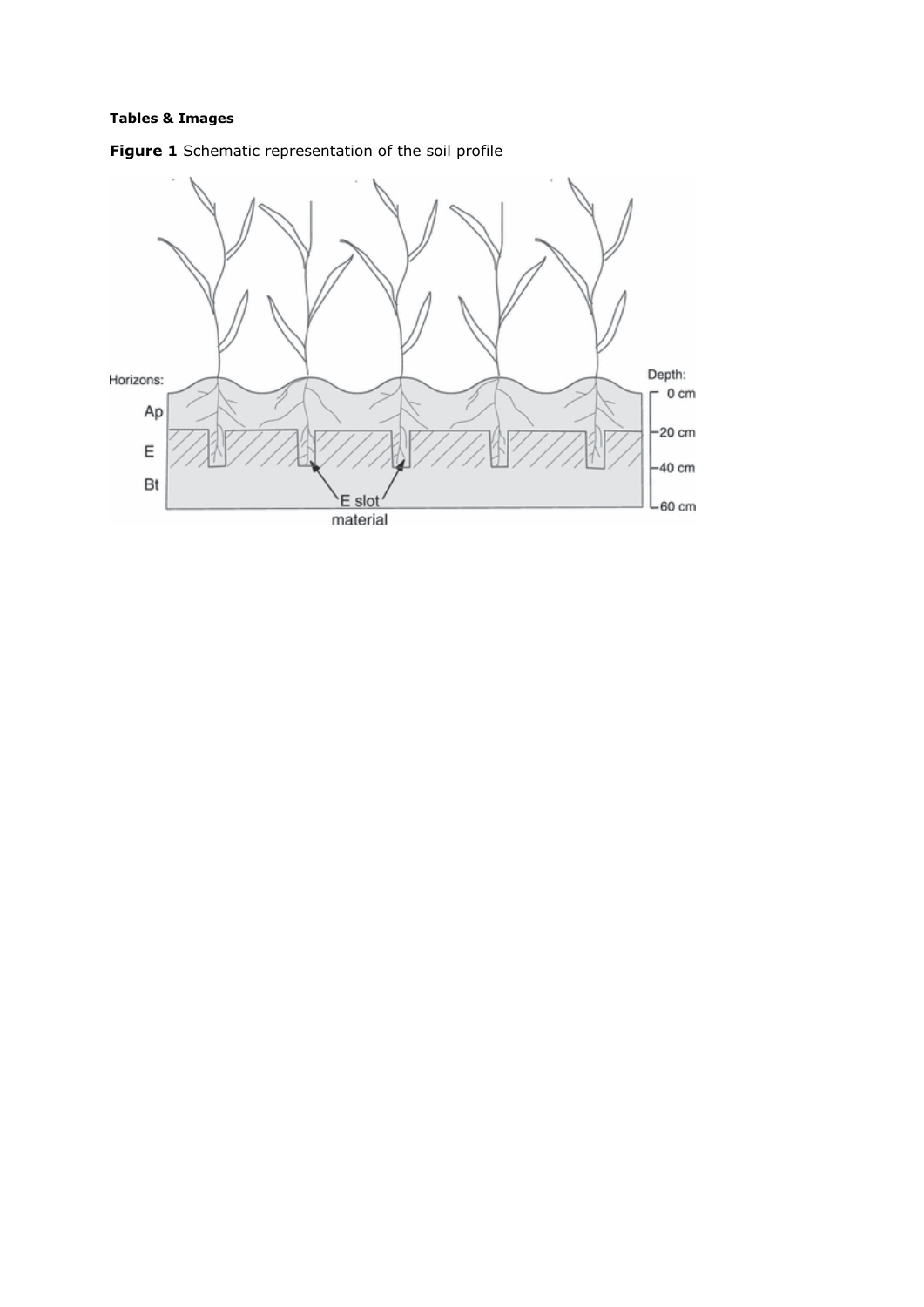Figure 2 Shape of the pores and related porosity measured on polished blocks in the A<sub>p</sub>, E, and  $B_t$  horizons and in the  $E_{slot}$  material (round: Elongatum index (EI) < 5; intermediate: 5 < EI < 15; digitate: EI > 15).

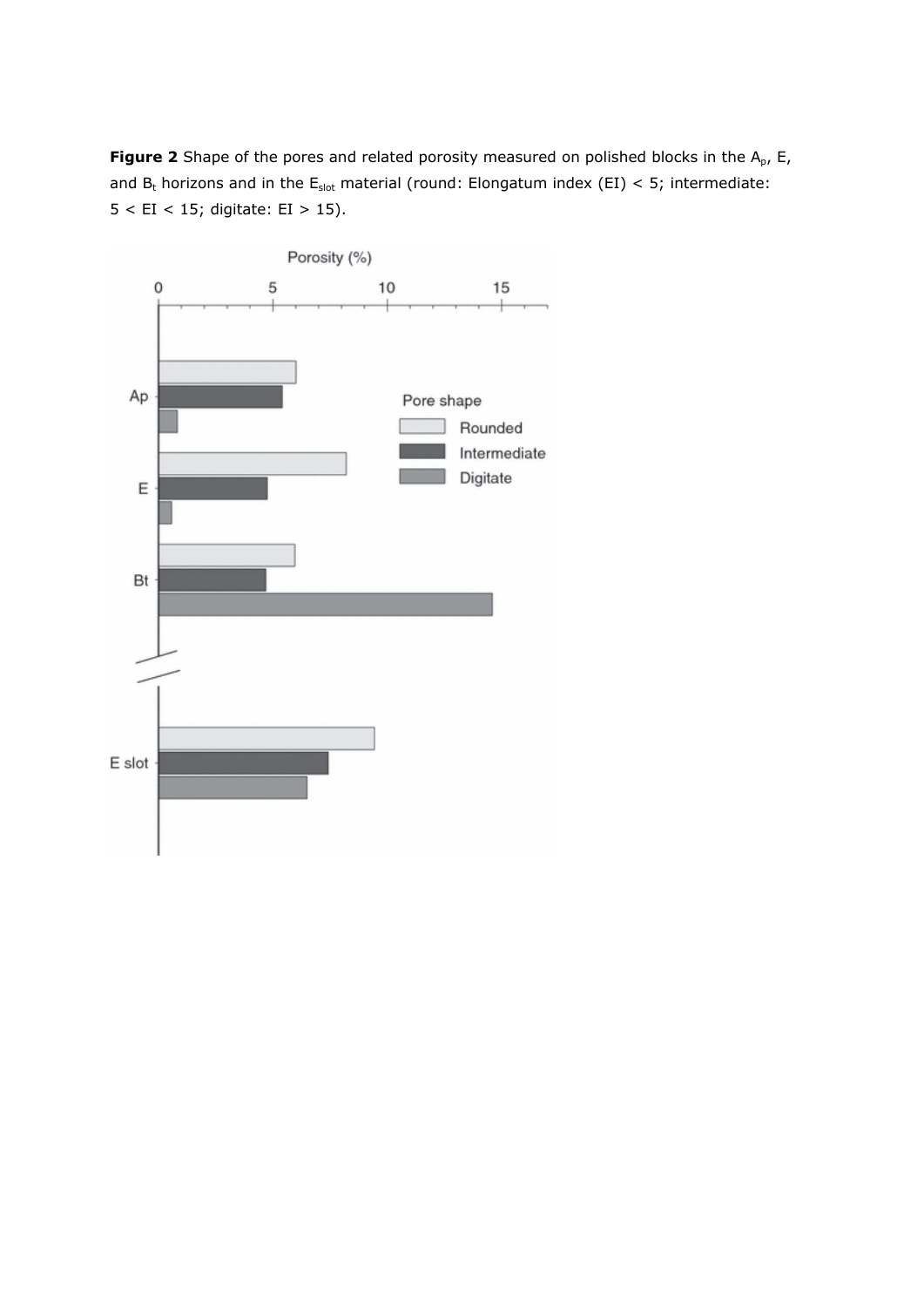

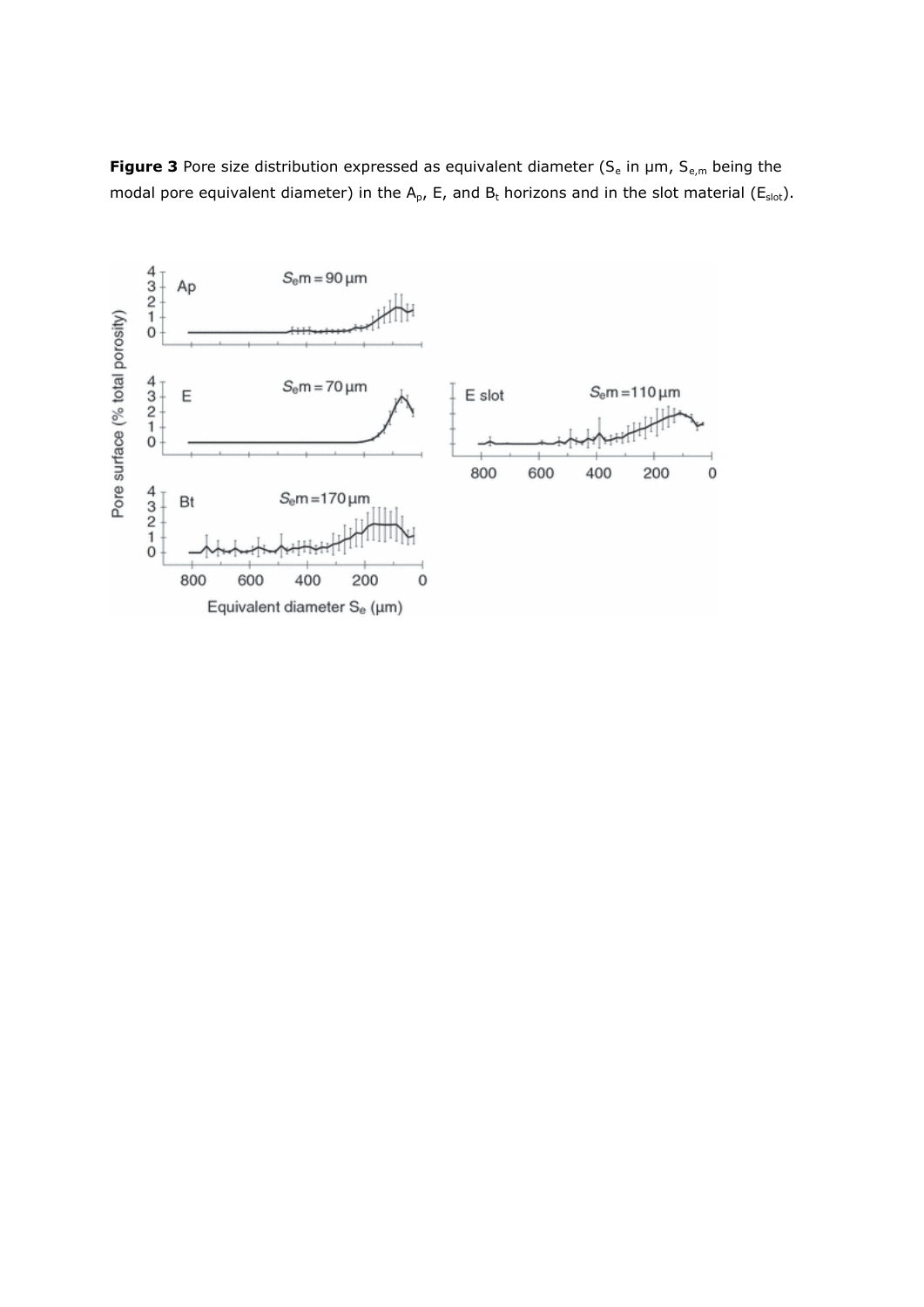

**Figure 4** Cumulated mercury intrusion curve (a) and its derivative curve (b) recorded for the E horizon (– $\bigcup$ –) and  $E_{slot}$  material (– $\bigcup$ –).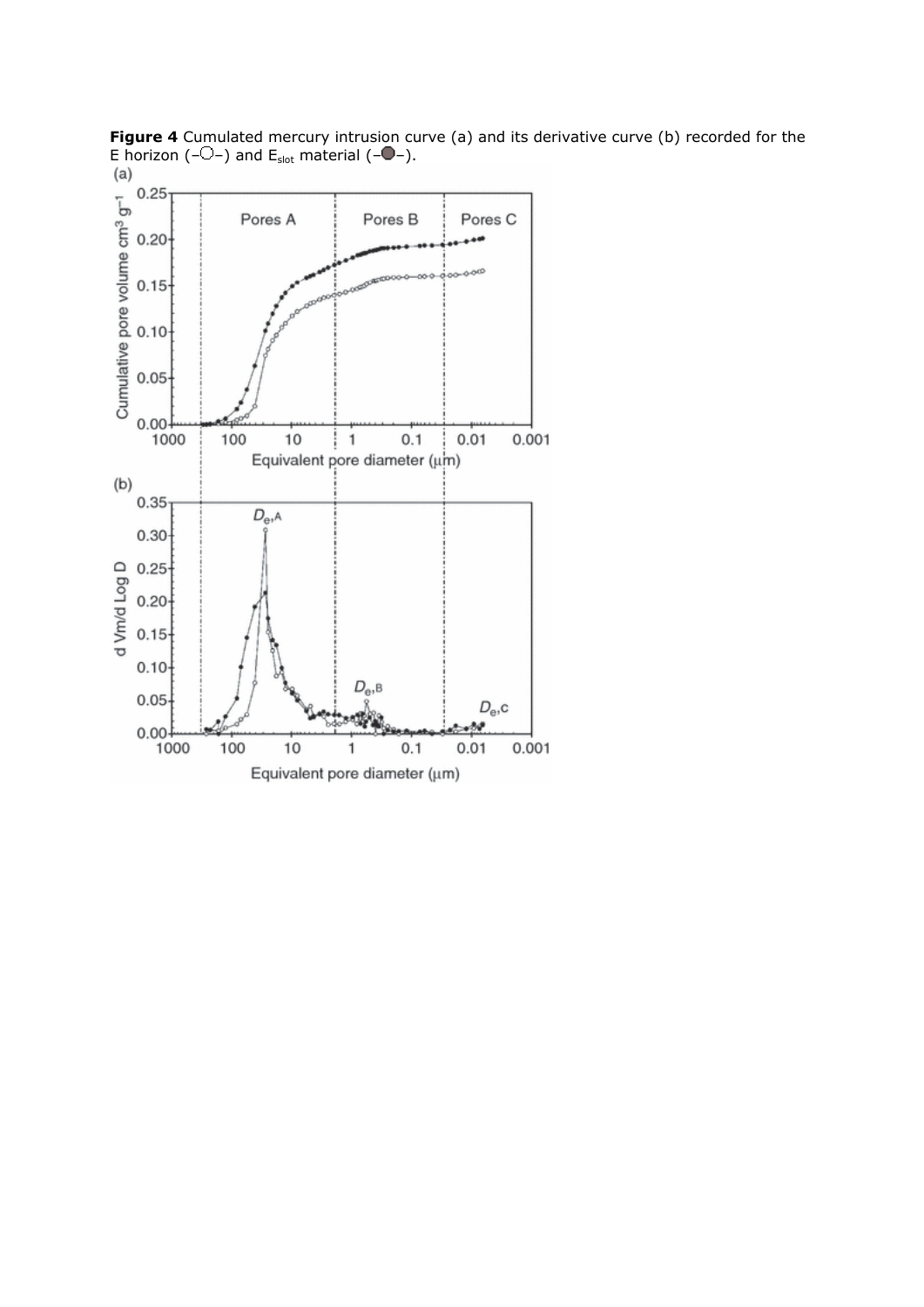Figure 5 Binary image of the porosity in the E horizon (a) and in the E<sub>slot</sub> material (b) (pores analysed by image analysis are in white, the original size was 7.7  $\times$  5.7 mm<sup>2</sup>).



**Table 1** Selected soil physical and chemical properties of the Arenic Acrisol at the study site

|                                                            |          | Particle size distribution (g $kg^{-1}$ ) |              |            |                |              |               |               |               |                                   |
|------------------------------------------------------------|----------|-------------------------------------------|--------------|------------|----------------|--------------|---------------|---------------|---------------|-----------------------------------|
|                                                            | $\leq$ 2 | $2 -$<br>20                               | $20 -$<br>50 | 50-<br>200 | $200 -$<br>500 | 500-<br>1000 | 1000-<br>2000 | 2000-<br>5000 | <b>OC</b>     | <b>CEC</b>                        |
| Horizon                                                    |          |                                           |              |            | μm             |              |               |               | $(g kg^{-1})$ | $(\text{cmol}_c \text{ kg}^{-1})$ |
| $A_p (0-20 cm)$                                            | 37       | 63                                        | 60           | 381        | 357            | 81           | 19            | 2             | 1.9           | 0.9                               |
| $E(20 -$<br>40 cm)                                         | 53       | 64                                        | 61           | 399        | 331            | 75           | 17            | $\Omega$      | 1.7           | 1.2                               |
| $Bt$ (40-<br>$60 \text{ cm}$ )                             | 88       | 65                                        | 69           | 347        | 324            | 96           | 11            | 0             | 0.8           | 2.3                               |
| OC, organic carbon content; CEC, cation-exchange capacity. |          |                                           |              |            |                |              |               |               |               |                                   |